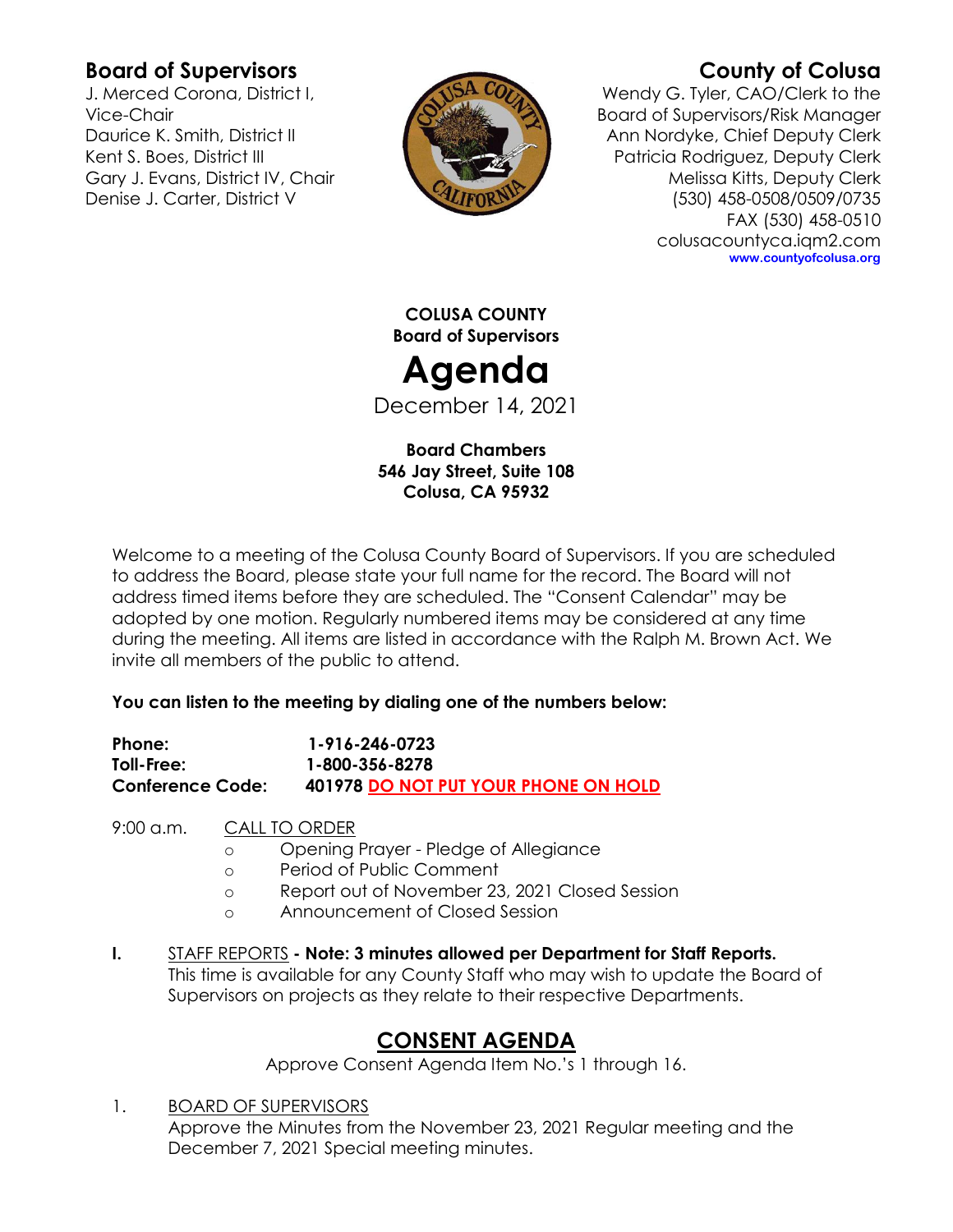| <b>Regular Meeting</b> |  |  |
|------------------------|--|--|
|                        |  |  |

2. TREASURER Accept November 2021 Treasury Monthly Investment Report as presented.

3. TREASURER Reaffirm County Policy No. 214 - Statement of Investment Policy and accept the 2022 Goals as presented.

#### 4. AG COMMISSIONER

Approve Standard Agreement (No. 21-0516-005-SF) with the **California Department of Food and Agriculture** for Asian Citrus Psyllid Winter Detection Trapping, effective October 1, 2021.

### 5. BEHAVIORAL HEALTH

Approve Memorandum of Understanding (MOU) between **Colusa County Sheriff Office (CCSO), Colusa County Behavioral Health Services (CCBHS), Colusa Medical Center (CMC), City of Williams Police Department, City of Colusa Police Department, California Highway Patrol, and Sierra Mental Wellness** establishing duties and responsibilities when dealing with citizens in psychiatric crisis and further outlines the process of crisis resolution.

### 6. BEHAVIORAL HEALTH

Approve the Memorandum of Understanding (MOU) between **Colusa County Department of Behavioral Health (CCDBH), Colusa County Sheriff Office (CCSO), and Wellpath,** to establish a guideline for providing mental health services to inmates who are in need, and authorize County Administrator to sign.

- 7. COMMUNITY DEVELOPMENT Approve the Certificate of Acceptance for a Avigation and Noise Easement, as amended, to the County over the residential lots in Phase 2 and later Phases in the Colusa Industrial Properties' residential development (Sunrise Landing).
- 8. COMMUNITY DEVELOPMENT DEPARTMENT Adopt a Resolution authorizing the recordation of Parcel Map No. 21-02 for the Union Pacific Railroad and authorize the Surveyor to record said map.
- 9. COUNTY ADMINISTRATIVE OFFICE Approve Amendment No. 1 to Loan Agreement with **State of California Energy Commission,** extending the agreement term to April 30, 2022, and authorize County Administrative Officer to sign all documents.

## 10. COUNTY COUNSEL Approve contract with **Prentice Long, PC** for litigation services, effective November 23, 2021.

11. HUMAN RESOURCES/PERSONNEL Reconsider Resolution No. 20-008, an Interim Resolution Establishing Temporary Personnel Policies due to COVID-19.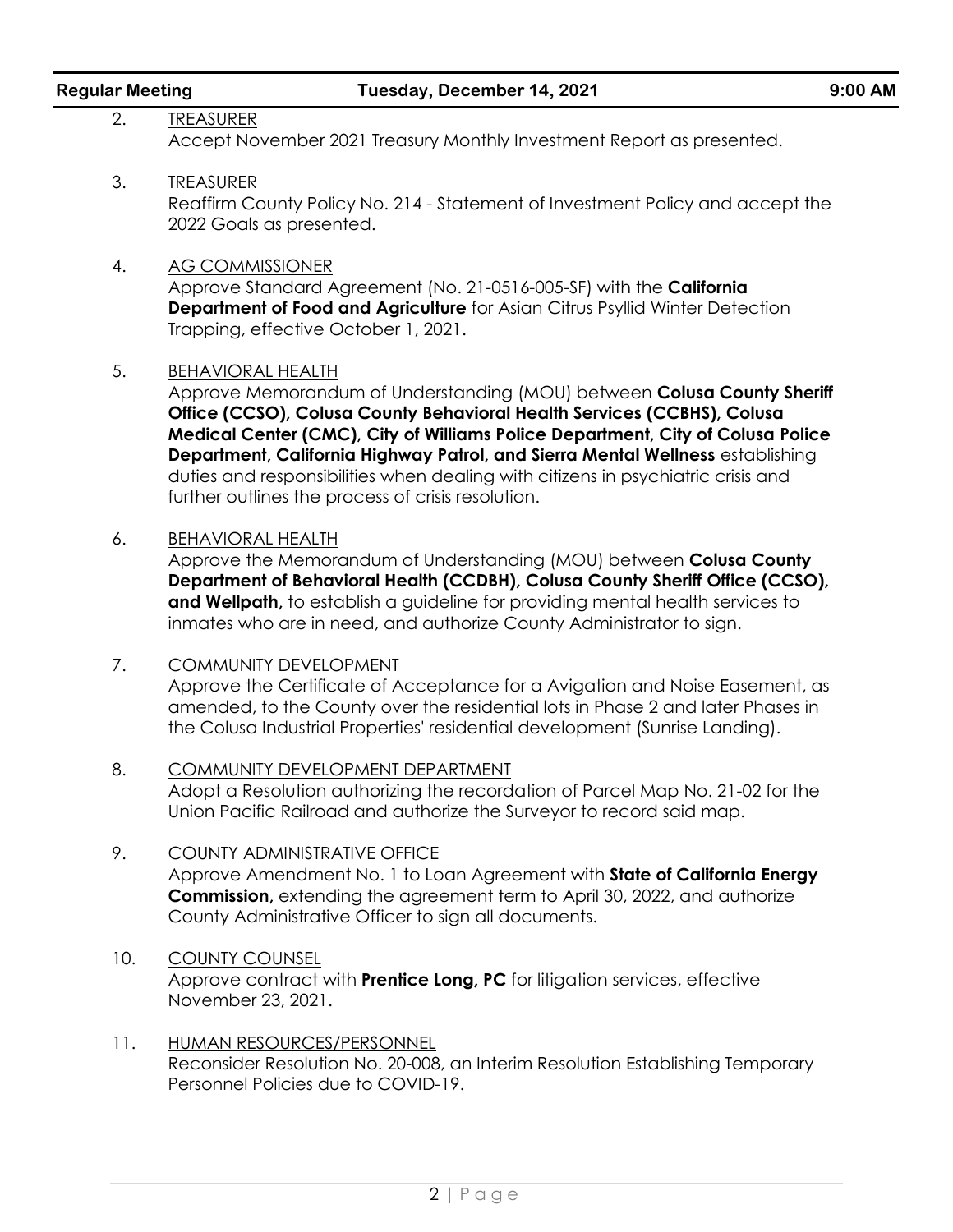| <b>Regular Meeting</b> | Tuesday, December 14, 2021                                                                                                                                                                                                                           | 9:00 AM |
|------------------------|------------------------------------------------------------------------------------------------------------------------------------------------------------------------------------------------------------------------------------------------------|---------|
| 12.                    | PURCHASING AND PROCUREMENT<br>Adopt plans, specifications and working details for Request for Bids for Tree<br>Maintenance and removal at 547 Market St., Colusa; 713 D Street Colusa; 220<br>12th Street, Colusa; and 232 Prince Street, Princeton. |         |
| 13.                    | PURCHASING AND PROCUREMENT<br>Adopt plans, specifications and working details for Request for Bids for the<br>purchase and installation of two HVAC units at the Colusa Road Yard 715 D<br>Street, Colusa.                                           |         |
| 14.                    | PURCHASING AND PROCUREMENT/JAIL<br>Approve specifications, details and plans for Request for Bids (RFB) for a Full Body<br>Scanner including installation for the Colusa County Jail.                                                                |         |
| 15.                    | PURCHASING AND PROCUREMENT/BUILDING & GROUNDS<br>Ratify Purchase Order #47311182021 with The Garland Company, Inc. for<br>materials for the Maintenance Shop roof repair totaling \$19,395.48.                                                       |         |
| 16.                    | <b>SHERIFF</b><br>Ratify Project Agreement (No. G21-03-05-L01/Contract No. C32-33-095), with the<br>California Department of Parks and Recreation for on-going OHV Grant-Law<br>Enforcement, effective October 4, 2021.                              |         |
|                        | <b>END OF CONSENT AGENDA</b>                                                                                                                                                                                                                         |         |
| III.                   | <b>HUMAN RESOURCES</b>                                                                                                                                                                                                                               |         |

- 1. Adopt a Resolution approving salary modifications due to State minimum wage increase, effective January 1, 2022.
- 2. Delete the existing classification of Library Assistant I; change the title of the existing "Library Assistant II" to "Library Assistant I"; change the title of the existing "Library Assistant III" to "Library Assistant II"; approve the revised job description to create a flexibly staffed Library Assistant I/II classification at the following salary ranges: Library Assistant I: MSC09 (\$2,450 - \$3,140), Library Assistant II: MSC12 (\$2,639 - \$3,384) per month; and amend the Position Allocation Schedule for Library (921), effective January 1, 2022.
- 3. Adopt a Resolution of the Colusa County Board of Supervisors Authorizing the County Administrative Officer to Serve as the Deferred Compensation Plans Administrator.
- 4. Adopt a Resolution of the Colusa County Board of Supervisors Delegating Its Authority to Make Applications on Behalf of the Agency for Disability Retirement to the Human Resources Director and Delegating Its Authority to Make Disability Determinations to the County Administrative Officer.
- 5. Approve the revised job description for the Peer Support Specialist.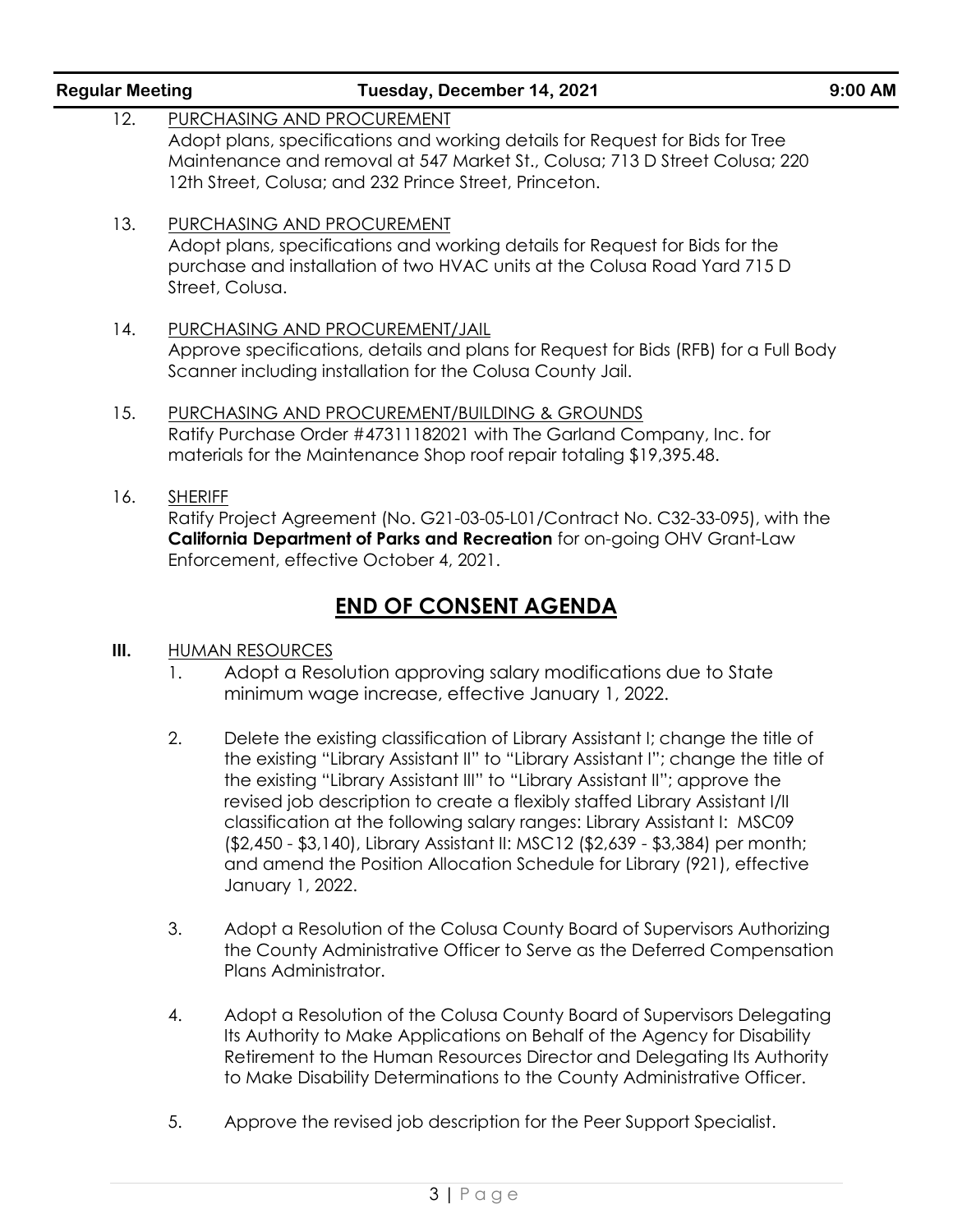| <b>Regular Meeting</b> |                  | Tuesday, December 14, 2021                                                                                                                                                                                                                                                                                                                                                                                                                                                                                               | 9:00 AM |
|------------------------|------------------|--------------------------------------------------------------------------------------------------------------------------------------------------------------------------------------------------------------------------------------------------------------------------------------------------------------------------------------------------------------------------------------------------------------------------------------------------------------------------------------------------------------------------|---------|
|                        | 6.               | Approve the revised job description to create a Social Worker I/II/III/IV<br>series.                                                                                                                                                                                                                                                                                                                                                                                                                                     |         |
|                        | 7.               | Approve revision to the Side Letter Agreement (C21-210) to the 2019-2023<br>CCEA MOU which establishes an Out of Class Pay equal to 5% of an<br>employee's base pay for CCEA unit members retroactive to January 19,<br>2020.                                                                                                                                                                                                                                                                                            |         |
|                        | 8.               | Adopt Revised Job Class Table reflecting classification range changes<br>and increased hourly rate to comply with 2022 minimum wage<br>requirements adopted by the Board on December 14, 2021. Further,<br>approve deleting the following redundant positions that fall under Extra<br>Help: Agricultural Aide, Clerical/Extra Help, Patient's Rights Advocate, and<br>Senior Nutrition Driver.                                                                                                                          |         |
| IV.                    |                  | <b>AG COMMISSIONER</b><br>Presentation and adoption of a Resolution approving the Colusa County<br>Livestock Pass Program in accordance with AB 1103 and authorize the<br>County Agricultural Commissioner to establish said program.                                                                                                                                                                                                                                                                                    |         |
|                        | $\overline{2}$ . | <b>AIR POLLUTION CONTROL</b><br>SITTING AS THE COLUSA COUNTY AIR POLLUTION CONTROL DISTRICT<br>Adopt a Resolution accepting grant funds awarded under the California<br>Air Resources Board's Greenhouse Gas Emission Standards for Crude Oil<br>and Natural Gas Facilities - Implementation and Enforcement. Further,<br>approve Grant Agreement (Grant No. G21-OGG-03) with the <b>California</b><br>Agency Air Resources Board, effective January 1, 2022 and authorize the<br>Air Pollution Control Officer to sign. |         |
| V.                     | <b>AUDITOR</b>   | Approve Special Claims.                                                                                                                                                                                                                                                                                                                                                                                                                                                                                                  |         |
| VI.                    |                  | <b>COMMUNITY DEVELOPMENT DEPARTMENT</b><br>Review, consider, and authorize the County Administrative Officer to send<br>the 15-day written notice terminating the Administrator Staff Services<br>Agreement with the Colusa Groundwater Authority.                                                                                                                                                                                                                                                                       |         |
| VII.                   | 1.               | <b>BEHAVIORAL HEALTH</b><br>Adopt Resolution authorizing participation in the No Place Like Home<br>(NPLH) Program Non-competitive Allocation Project: Rancho Colus.                                                                                                                                                                                                                                                                                                                                                     |         |
|                        | 2.               | Adopt a Resolution Authorizing Participation in the No Place Like Home<br>(NPLH) Program Competitive Allocation Project: Rancho Colus.                                                                                                                                                                                                                                                                                                                                                                                   |         |
| VIII.                  | Ι.               | PURCHASING AND PROCUREMENT/SHERIFF<br>Purchasing is requesting that the Board finds that competitive bidding is<br>not in the County's best interest and approve purchase of 25 Axon Taser 7<br>models from Axon Enterprises, Inc. due to the prior purchase of Axon's<br>body cameras compatibility and trade in discount, and authorize<br>Purchasing Agent to issue Purchase Order.                                                                                                                                   |         |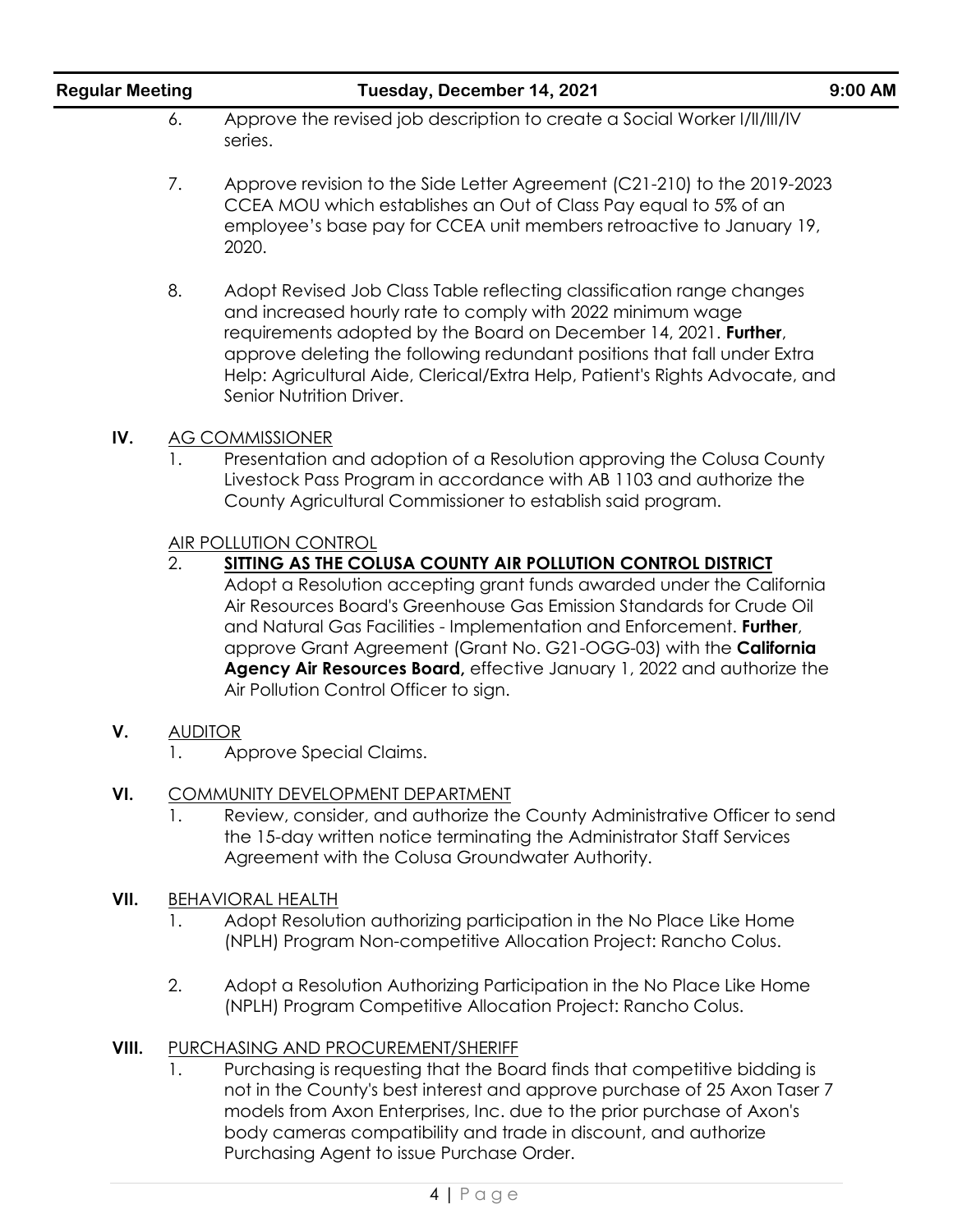| <b>Regular Meeting</b> |              | Tuesday, December 14, 2021                                                                                                                                                                                                                                                                                                                                      | $9:00$ AM |  |  |  |
|------------------------|--------------|-----------------------------------------------------------------------------------------------------------------------------------------------------------------------------------------------------------------------------------------------------------------------------------------------------------------------------------------------------------------|-----------|--|--|--|
| IX.                    | $\mathbf{L}$ | <b>COUNTY ADMINISTRATIVE OFFICE</b><br>Approve FY 21/22 Revenue and Appropriations Inter-Budget Adjustments<br>No. 009. (4/5 vote required)                                                                                                                                                                                                                     |           |  |  |  |
|                        | 2.           | Adopt Policy No. 108; Colusa County Communications Policy.                                                                                                                                                                                                                                                                                                      |           |  |  |  |
|                        | 3.           | Adopt Policy No. 109; Colusa County Social Media Policy and Procedures.                                                                                                                                                                                                                                                                                         |           |  |  |  |
| Χ.                     |              | <b>BOARD OF SUPERVISORS</b>                                                                                                                                                                                                                                                                                                                                     |           |  |  |  |
|                        | 1.           | Follow up presentation of Colusa County Ambulance Feasibility Study<br>by AP Triton; further, potential direction to staff following presentation.                                                                                                                                                                                                              |           |  |  |  |
|                        | 2.           | Select County projects for submission to the California Department of<br>Parks and Recreation to be funded with the County's Prop 68 Per Capita<br>allocation in the amount of \$474,602; further Adopt a Resolution allocating<br>\$103,350 of the County's Prop 68 Per Capita funding to Arbuckle Parks &<br><b>Recreation District.</b>                      |           |  |  |  |
| XI.                    |              | SUPERVISORS' REPORTS OR COMMENTS                                                                                                                                                                                                                                                                                                                                |           |  |  |  |
| XII.                   |              | STATE OR FEDERAL LEGISLATION/GENERAL BUDGETARY MATTERS                                                                                                                                                                                                                                                                                                          |           |  |  |  |
| <b>RECESS</b>          |              |                                                                                                                                                                                                                                                                                                                                                                 |           |  |  |  |
| XIII.                  | 1.           | <b>CLOSED SESSION/COUNTY COUNSEL</b><br>EXISTING LITIGATION - Conference with legal counsel pursuant to<br>Government Code § 54956.9, subdivision (d)(1) concerning litigation that<br>has been formally initiated. The case name is National Prescription Opiate<br>Litigation, U.S. District Court, Northern District of Ohio, Case No. 1:17-md-<br>02804-DAP |           |  |  |  |
|                        | $9:30$ a.m.  | <b>PUBLIC HEARINGS</b><br>COMMUNITY DEVELOPMENT DEPARTMENT/PLANNING & BUILDING<br>Public Hearing, introduction by title only, and passage of an<br>Ι.<br>Ordinance adopting a CEQA Exemption and Zoning Text<br>Amendment defining Tiny Homes (Park Trailers) as a type of<br>permitted Accessory Dwelling Unit (PD-21-03).                                     |           |  |  |  |
|                        |              | 2.<br>Public Hearing and Introduction by title only, of a proposed<br>Ordinance rescinding Ordinance No.'s: 701 and 705. Further, Adopt<br>a Resolution rescinding Resolution No. 19-013 and approving the<br>2021 County-Wide Development Impact Fee Update and Nexus<br>Study.                                                                                |           |  |  |  |
|                        | 11:00 a.m.   | <b>REDISTRICTING/BOARD OF SUPERVISORS</b><br>Adoption of a proposed Ordinance of the Board of Supervisors Of<br>1.<br>the County of Colusa Establishing the New Boundaries of the Five<br>Supervisorial Districts of the County of Colusa and Amending                                                                                                          |           |  |  |  |